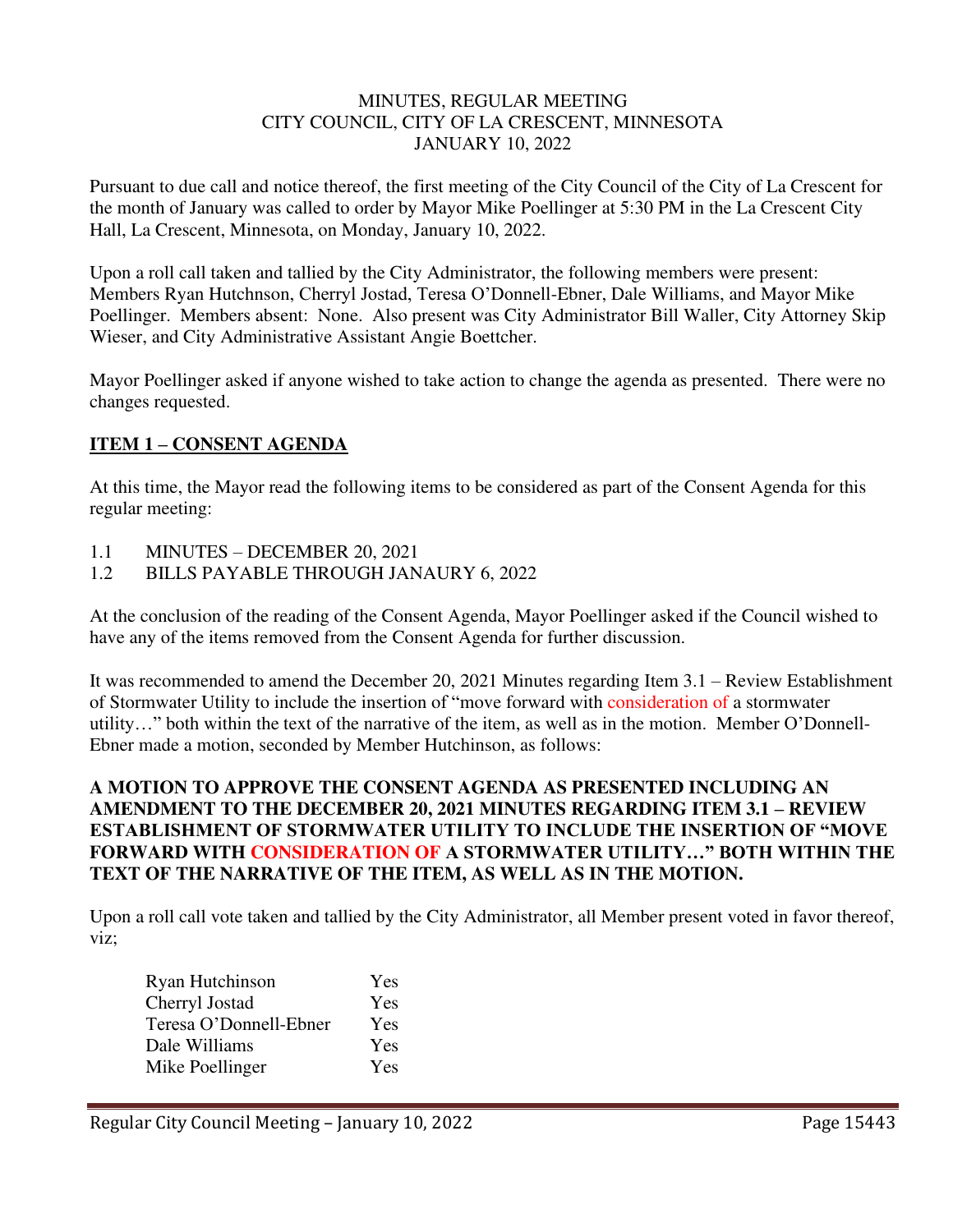and none voted against the same. The motion was declared duly carried.

Regarding Item 1.2 – Bills Payable through January 6, 2022, Member Hutchinson had a question on the D C Braun Co. bill. This bill was removed from the Consent Agenda and will be presented on the next City Council agenda. The remaining bills were approved.

# **ITEM 3.1 – ANNUAL APPOINTMENTS**

City Council took up discussion of the annual appointments for 2022, following which Member Jostad made a motion, seconded by Member Hutchinson, to approve the following motion:

## **A MOTION TO APPROVE DALE WILLIAMS AS THE ACTING MAYOR.**

Upon a roll call vote taken and tallied by the City Administrator, the following Members voted in favor thereof, viz;

| Ryan Hutchinson        | Yes |
|------------------------|-----|
| Cherryl Jostad         | Yes |
| Teresa O'Donnell-Ebner | Yes |
| Mike Poellinger        | Yes |

Member Dale Williams abstained from voting, and none voted against the same. The motion was declared duly carried by a 4-0 vote.

Upon recommendation of official depositories for the City by Finance Director Debbie Shimshak, Member Jostad then introduced the following resolution and moved its passage and adoption:

## **RESOLUTION NO. 01-22-01**

## **A RESOLUTION DESIGNATING, AS A DEPOSITORY OF THE CITY OF LA CRESCENT FUNDS, ONE OR MORE FINANCIAL INSTITUTIONS**

 WHEREAS, Minn. Stat. § 118A.02, subd. 1 and Minn. Stat. §§ 427.01-.12, require that the City of La Crescent designate, as a depository of its funds, one or more financial institutions within 30 days of the start of the City's fiscal year.

 BE IT RESOLVED, that the City Council of the City of La Crescent designates the following financial institutions as official depositories for the City of La Crescent for all City banking functions and investments:

> Merchants Bank - La Crescent Home Federal Savings - La Crescent Edward Jones – La Crescent Northland Securities, Inc. 4M Fund (sponsored by the League of Minnesota Cities) Institutional CD's Inc./CD Securities, Inc. – Broker Altra Federal Credit Union - La Crescent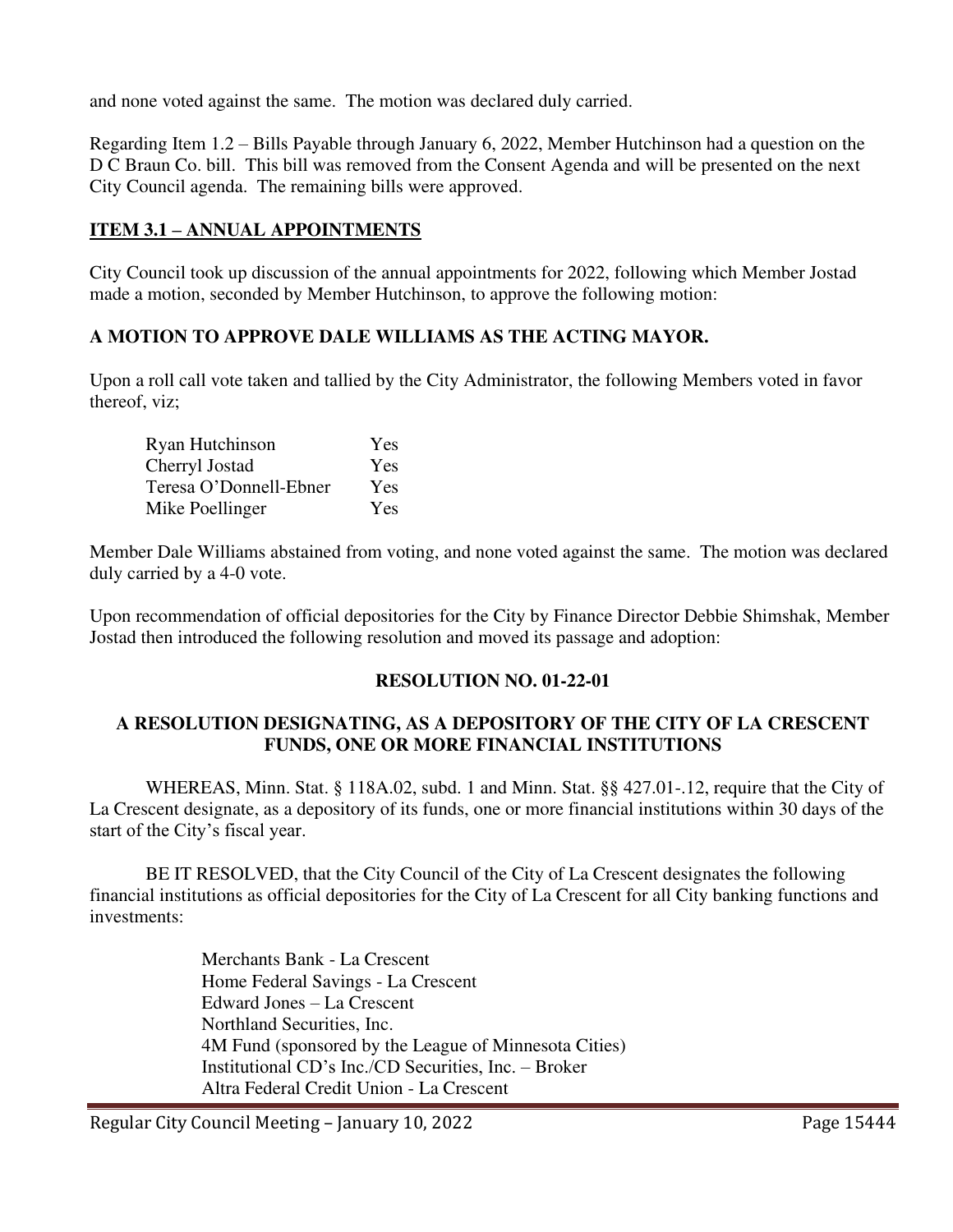Multi-Banks Securities Eitzen State Bank – La Crescent

ADOPTED this 10<sup>th</sup> day of January, 2022.

SIGNED:

Mayor

 $\frac{1}{\sqrt{2}}$  ,  $\frac{1}{\sqrt{2}}$  ,  $\frac{1}{\sqrt{2}}$  ,  $\frac{1}{\sqrt{2}}$  ,  $\frac{1}{\sqrt{2}}$  ,  $\frac{1}{\sqrt{2}}$  ,  $\frac{1}{\sqrt{2}}$  ,  $\frac{1}{\sqrt{2}}$  ,  $\frac{1}{\sqrt{2}}$  ,  $\frac{1}{\sqrt{2}}$  ,  $\frac{1}{\sqrt{2}}$  ,  $\frac{1}{\sqrt{2}}$  ,  $\frac{1}{\sqrt{2}}$  ,  $\frac{1}{\sqrt{2}}$  ,  $\frac{1}{\sqrt{2}}$ 

ATTEST:

\_\_\_\_\_\_\_\_\_\_\_\_\_\_\_\_\_\_\_\_\_\_\_\_\_\_\_\_\_\_\_\_\_\_\_\_\_\_\_ City Administrator

The foregoing motion was duly seconded by Member O'Donnell-Ebner and upon a roll call vote taken and tallied by the City Administrator, all Members voted in favor thereof, viz;

| Ryan Hutchinson        | Yes |
|------------------------|-----|
| Cherryl Jostad         | Yes |
| Teresa O'Donnell-Ebner | Yes |
| Dale Williams          | Yes |
| Mike Poellinger        | Yes |

and none voted against the same. The motion was declared duly carried and the resolution duly passed and adopted.

Regarding the Official Newspaper, Member Hutchinson made a motion, seconded by Member Williams, to approve the following motion:

# **A MOTION APPOINTING THE** *HOUSTON COUNTY NEWS* **AS THE OFFICIAL NEWSPAPER FOR THE CITY OF LA CRESCENT.**

Upon a roll call vote taken and tallied by the City Administrator, all Members voted in favor thereof, viz;

| Ryan Hutchinson        | Yes |
|------------------------|-----|
| Cherryl Jostad         | Yes |
| Teresa O'Donnell-Ebner | Yes |
| Dale Williams          | Yes |
| Mike Poellinger        | Yes |

and none voted against the same. The motion was declared duly carried.

Regarding Assistant Weed Inspector, Member Jostad made a motion, seconded by Member Hutchinson, to approve the following motion: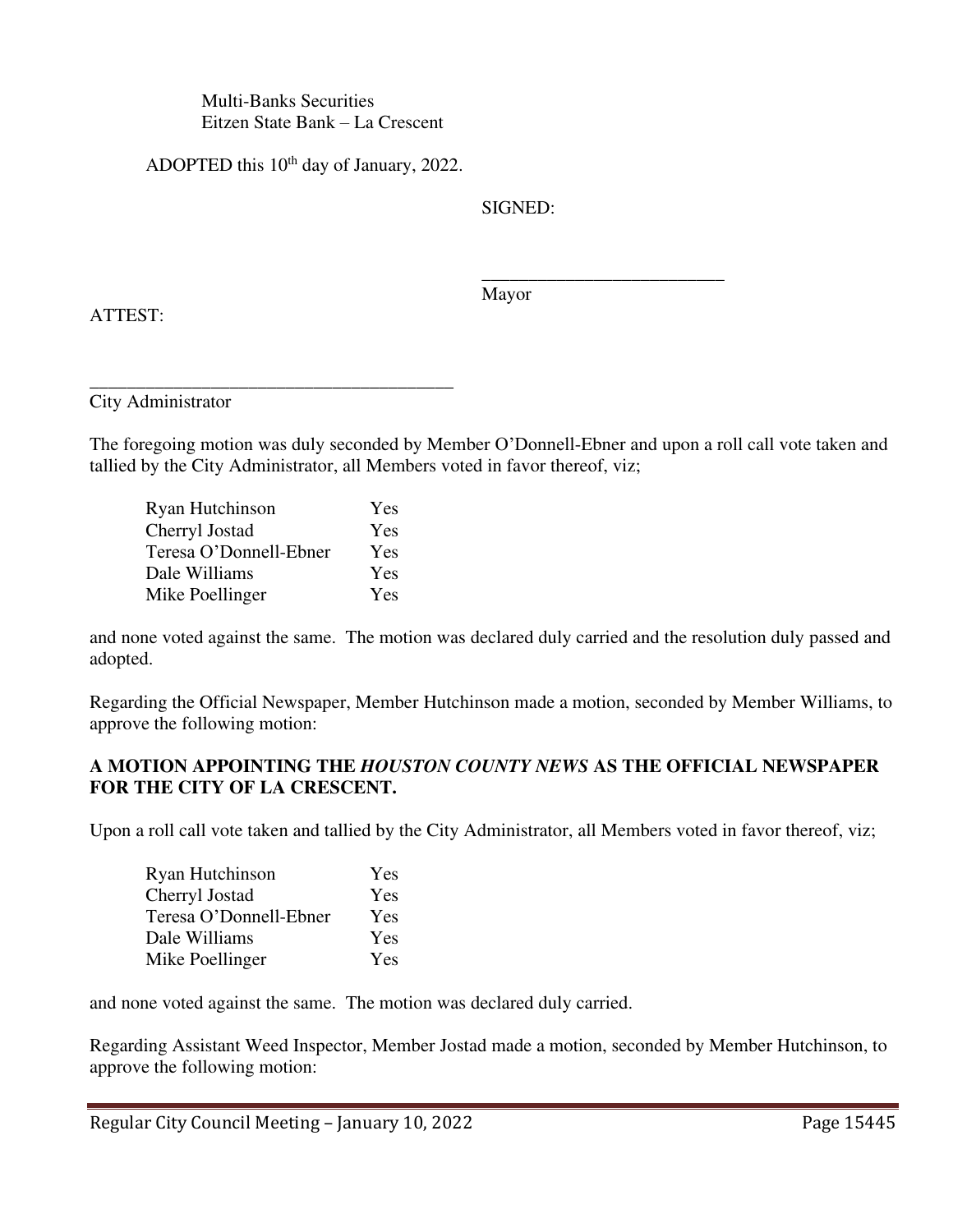### **A MOTION APPOINTING SHAWN WETTERLIN AS ASSISTANT WEED INSPECTOR FOR THE CITY OF LA CRESCENT.**

Upon a roll call vote taken and tallied by the City Administrator, all Members voted in favor thereof, viz;

| Ryan Hutchinson        | Yes        |
|------------------------|------------|
| Cherryl Jostad         | Yes        |
| Teresa O'Donnell-Ebner | Yes        |
| Dale Williams          | <b>Yes</b> |
| Mike Poellinger        | Yes        |

and none voted against the same. The motion was declared duly carried.

Debbie Shimshak has been appointed to the position of Responsible Authority to administer the requirements for collection, storage, use and dissemination of data on individuals, within the City, since 2004. However, given her pending retirement, it was recommended to City Council that Angie Boettcher be designated as the responsible authority.

Member O'Donnell-Ebner then introduced the following resolution and moved its passage and adoption:

### **RESOLUTION NO. 01-22-02**

## **A RESOLUTION APPOINTING A RESPONSIBLE AUTHORITY AND ASSIGNING DUTIES, STATE OF MINNESOTA**

 WHEREAS, Minnesota Statutes, Section 13.02 Subdivision 16, as amended, requires that the City of La Crescent appoint one person as the Responsible Authority to administer the requirements for collection, storage, use, and dissemination of data on individuals, within the City, and

 WHEREAS, the City Council shares concern expressed by the Legislature on the responsible use of all City data and wishes to satisfy this concern by immediately appointing an administratively qualified Responsible Authority as required under the statutes,

 BE IT RESOLVED, that the City Council of La Crescent appoints Angie Boettcher as the Responsible Authority for the purposes of meeting all requirements of Minnesota Statutes, Chapter 13, as amended, and with rules as lawfully promulgated by the Commissioner of Administration.

 FURTHER BE IT RESOLVED, the Responsible Authority shall require the requesting party to pay the actual costs of making, certifying, and compiling copies and of preparing summary data.

ADOPTED this  $10^{th}$  day of January, 2022.

SIGNED:

 $\frac{1}{\sqrt{2}}$  ,  $\frac{1}{\sqrt{2}}$  ,  $\frac{1}{\sqrt{2}}$  ,  $\frac{1}{\sqrt{2}}$  ,  $\frac{1}{\sqrt{2}}$  ,  $\frac{1}{\sqrt{2}}$  ,  $\frac{1}{\sqrt{2}}$  ,  $\frac{1}{\sqrt{2}}$  ,  $\frac{1}{\sqrt{2}}$  ,  $\frac{1}{\sqrt{2}}$  ,  $\frac{1}{\sqrt{2}}$  ,  $\frac{1}{\sqrt{2}}$  ,  $\frac{1}{\sqrt{2}}$  ,  $\frac{1}{\sqrt{2}}$  ,  $\frac{1}{\sqrt{2}}$ 

Mayor

Regular City Council Meeting – January 10, 2022 Page 15446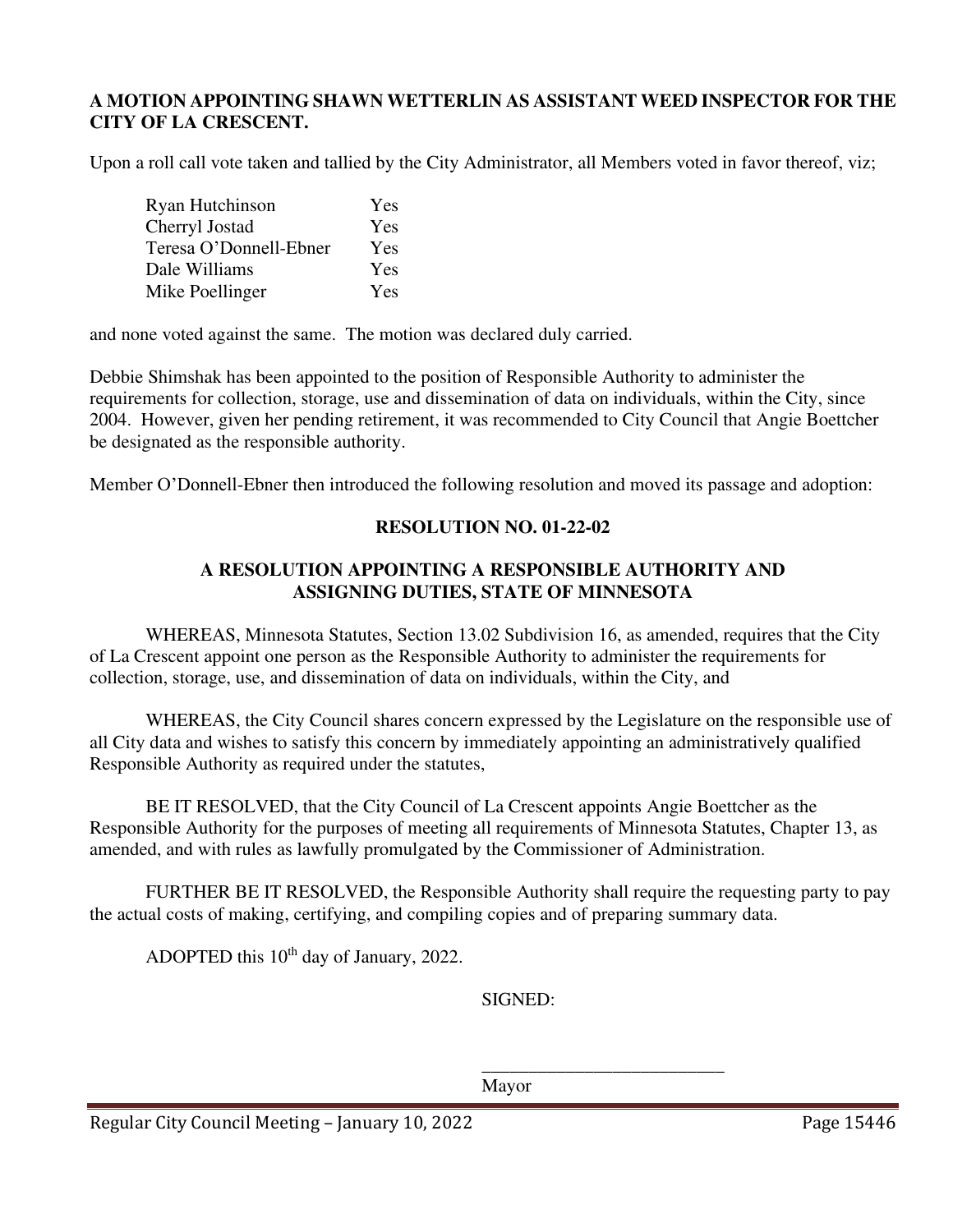### ATTEST:

City Administrator

The foregoing motion was duly seconded by Member Jostad and upon a roll call vote taken and tallied by the City Administrator, all Members voted in favor thereof, viz;

| Ryan Hutchinson        | Yes        |
|------------------------|------------|
| Cherryl Jostad         | Yes        |
| Teresa O'Donnell-Ebner | <b>Yes</b> |
| Dale Williams          | Yes        |
| Mike Poellinger        | Yes        |

\_\_\_\_\_\_\_\_\_\_\_\_\_\_\_\_\_\_\_\_\_\_\_\_\_\_\_\_\_\_\_\_\_\_\_\_\_\_\_

and none voted against the same. The motion was declared duly carried and the resolution duly passed and adopted.

### **ITEM 3.2 – ADVISORY COMMISSION APPOINTMENTS**

Mayor Poellinger reviewed with City Council the various City of La Crescent standing commission appointments for 2022 and recommended reappointing those that are expiring. Eileen Krenz has requested to not be reappointed to the Park and Recreation Commission. It was recommended to appoint Maseray Bangura to fill this vacancy. Eileen Krenz will continue with her appointment to the Historic Bluff Country Commission. Following discussion, Member O'Donnell-Ebner made a motion, seconded by Member Williams, as follows:

### **MOTION APPROVING THE FOLLOWING INDIVIDUALS TO CITY OF LA CRESCENT STANDING COMMISSIONS FOR 2022:**

#### **PLANNING COMMISSION**

- **1. Dave Coleman – 2023**
- **2. Greg Husmann – 2022**
- **3. Dave Hanifl – 2022**
- **4. Mike Welch – 2024\***
- **5. Anna Stoecklein – 2023**
- **6. Ryan Stotts – 2024\***
- **7. Jerry Steffes – 2024\***

#### **PARK AND RECREATION COMMISSION**

- **1. Jon Steffes – 2022**
- **2. Paul McLellan – 2022**
- **3. Patricia Martell 2022**
- **4. Linda Gasper – 2023**
- **5. Sarah Wetterlin – 2023**
- **6. Diana Adamski – 2024\***
- **7. Maseray Bangura – 2024^**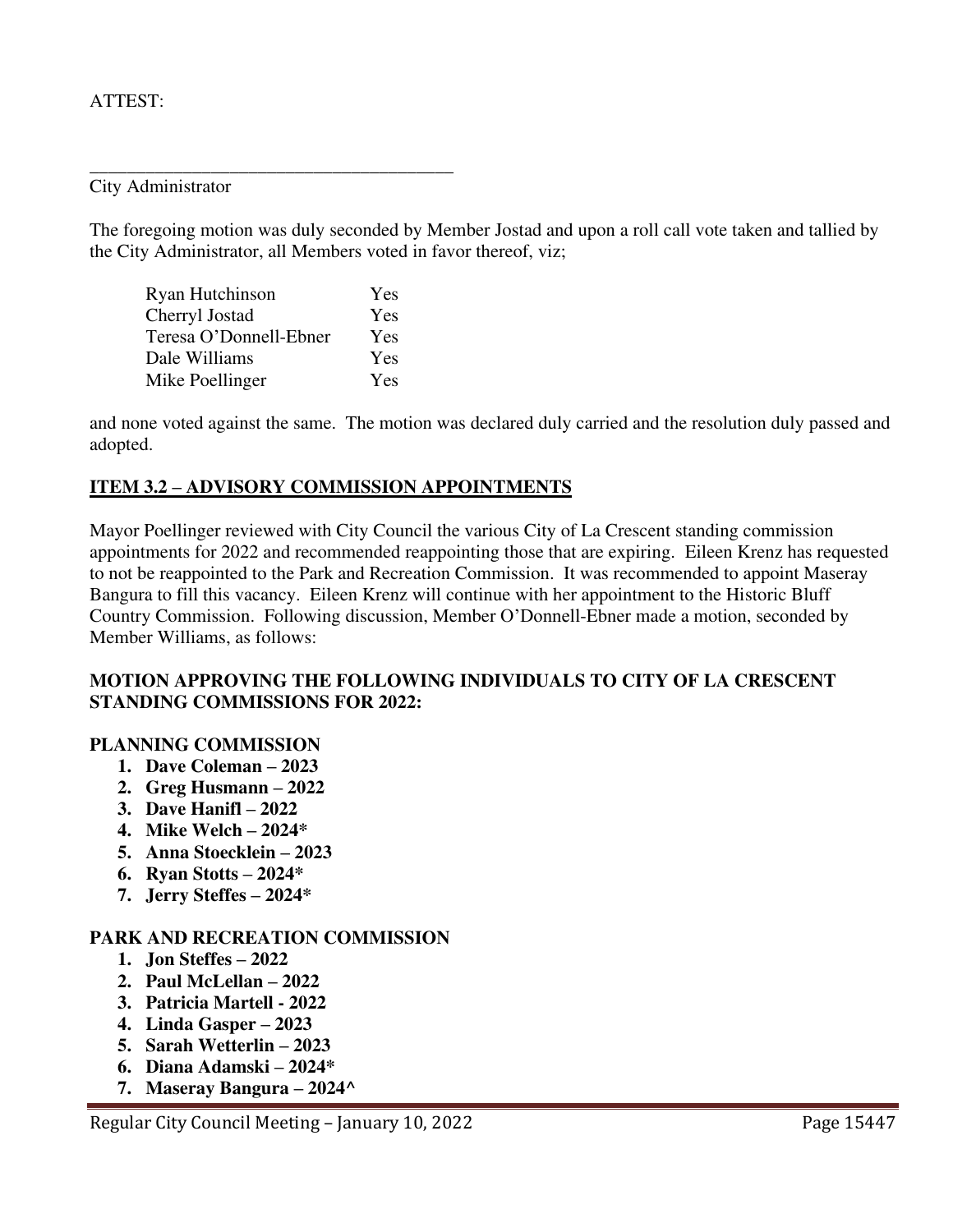### **GOLF COMMISSION**

- **1. Gary Hill – 2022**
- **2. Tom Jones – 2024\***
- **3. Larry Ernst – 2022**
- **4. Bill Dockendorff – 2023**
- **5. Scott Yeiter – 2023**

#### **HISTORIC BLUFF COUNTRY COMMISSION**

**1. Eileen Krenz - 2022** 

#### **LIBRARY BOARD**

- **1. Teresa O'Donnell-Ebner 2022\***
- **2. Tina Ryan 2023**
- **3. Kelsey Bolton 2022**
- **4. Susan Amble 2024\***
- **5. Logan Colby 2022**
- **6. Kristi Moulton 2023**
- **7. Erica Myhre 2024\***

### **ECONOMIC DEVELOPMENT COMMISSION**

- **1. Larry Stryker 2022**
- **2. Sarah Danielson – 2023**
- **3. Mike Welch – 2024\***
- **4. Troy Nolop – 2023**
- **5. Lori Kadlec – 2024\***
- **6. Al Voss 2022**
- **7. Brett Kemmer – 2024\***

#### **GREENSTEP COMMITTEE**

- **1. Jim Nissen 2022**
- **2. Jason Ludwigson 2022**
- **3. Michael Alfieri 2022**
- **4. Angie Boettcher 2022**
- **5. Tyler Benish 2022**
- **6. Bob Spencer 2022**
- **7. Todd Bille 2022**
- **8. Lauren Rislov 2022**

## **NATURAL RESOURCE ADVISORY GROUP**

- **1. Jim Nissen 2022**
- **2. Ruth Nissen 2022**
- **3. Phyllis Feiock 2022**
- **4. Randy Urich 2022**
- **5. Mary Thompson 2022**
- **6. Craig Thompson – 2022**

**7.**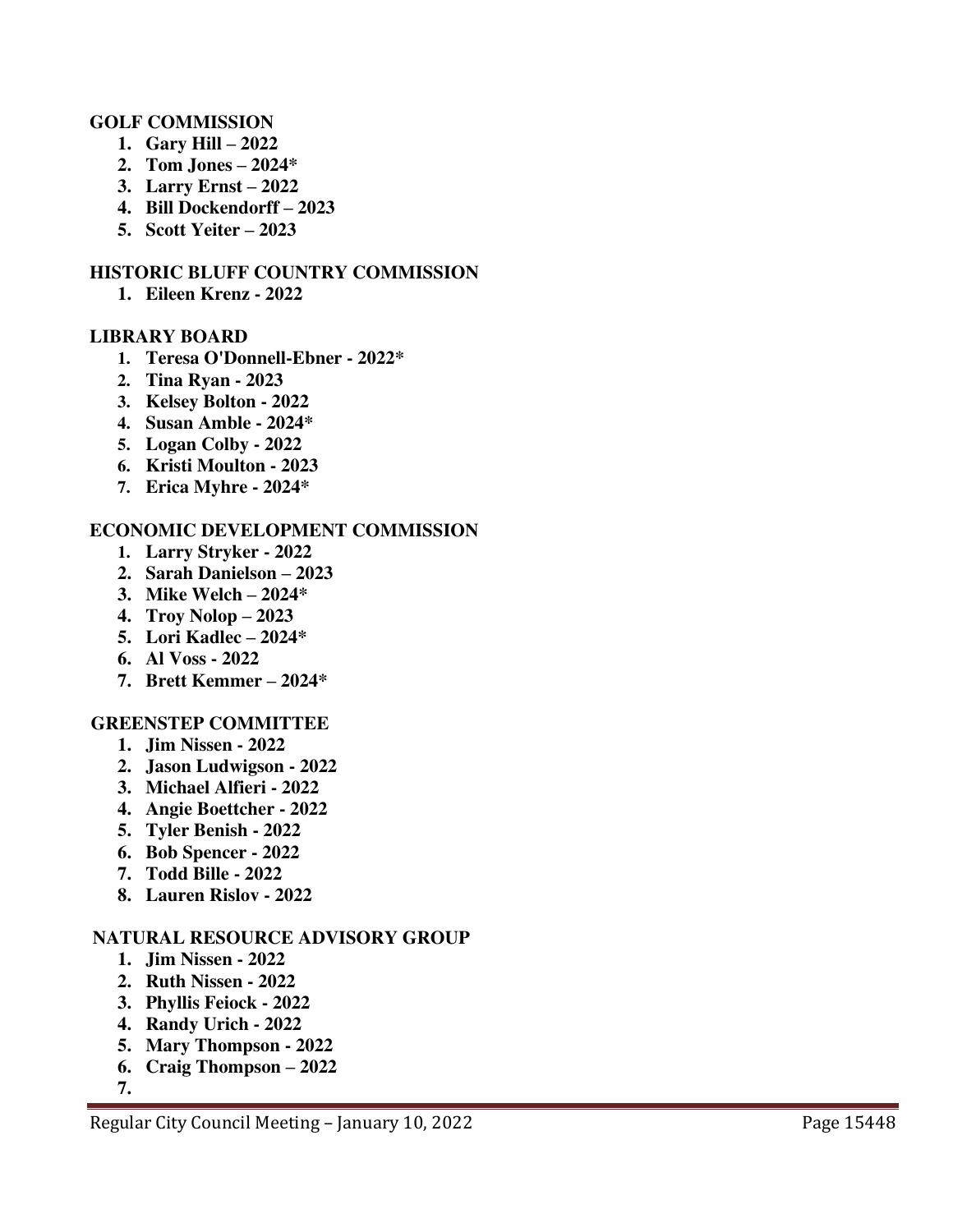## **BICYCLE/PEDESTRIAN COMMITTEE**

- **1. Jason Ludwigson 2022**
- **2. Linda Larson 2022**
- **3. Anna Stoecklein 2022**
- **4. Maseray Bangura 2022**
- **5. Kristen Plummer 2022**

# **Indicates Reappointed\* Indicates New Appointment^**

Upon a roll call vote taken and tallied by the City Administrator, all Members voted in favor thereof, viz;

| Ryan Hutchinson        | Yes |
|------------------------|-----|
| Cherryl Jostad         | Yes |
| Teresa O'Donnell-Ebner | Yes |
| Dale Williams          | Yes |
| Mike Poellinger        | Yes |

and none voted against the same. The motion was declared duly carried.

## **ITEM 3.3 – CITY COUNCIL APPOINTMENTS**

At the direction of the Mayor, the proposed Commission assignments for 2022 were reviewed by City Council. Following discussion, Member Hutchinson made a motion, seconded by Member O'Donnell-Ebner, as follows:

## **MOTION APPOINTING THE FOLLOWING INDIVIDUALS TO CITY COMMISSIONS FOR 2021:**

| <b>Planning Commission</b>                | <b>Cherryl Jostad</b>                     |
|-------------------------------------------|-------------------------------------------|
| <b>Emergency Services Commission</b>      | <b>Mike Poellinger</b>                    |
| <b>Library Board</b>                      | <b>Teresa O'Donnell-Ebner</b>             |
| <b>Golf Commission</b>                    | <b>Ryan Hutchinson</b>                    |
| <b>Park and Recreation Commission</b>     | <b>Teresa O'Donnell-Ebner</b>             |
| <b>Personnel Committee</b>                | <b>Mike Poellinger and Dale Williams</b>  |
| <b>La Crescent Animal Rescue</b>          | <b>Ryan Hutchinson</b>                    |
| <b>Fire Cooperative</b>                   | <b>Mike Poellinger and Cherryl Jostad</b> |
| <b>Economic Development Commission</b>    | <b>Cherryl Jostad</b>                     |
| <b>Fire Department Relief Association</b> | <b>Dale Williams</b>                      |
| <b>Explore La Crosse</b>                  | <b>Cherryl Jostad</b>                     |
| <b>GreenStep Committee</b>                | <b>Teresa O'Donnell-Ebner</b>             |

Upon a roll call vote taken and tallied by the City Administrator, all Members voted in favor thereof, viz;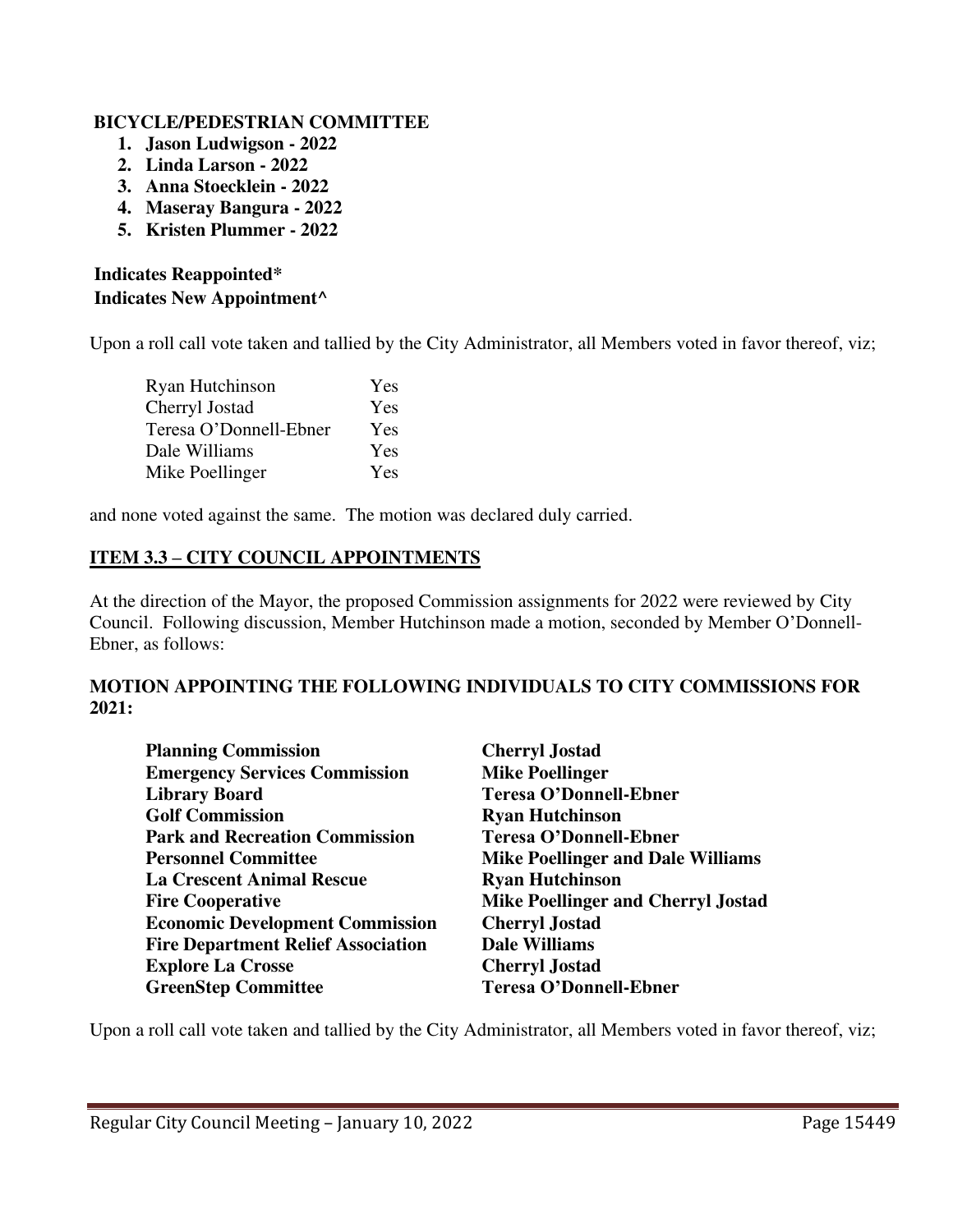| Ryan Hutchinson        | Yes        |
|------------------------|------------|
| Cherryl Jostad         | Yes        |
| Teresa O'Donnell-Ebner | Yes        |
| Dale Williams          | Yes        |
| Mike Poellinger        | <b>Yes</b> |

and none voted against the same. The motion was declared duly carried.

## **ITEM 3.4 - REVIEW CITY COUNCIL RULES AND PROCEDURES**

City Attorney Wieser reviewed Resolution No. 02-13-03 which sets forth the groundwork for orderly and respectful communication and to promote efficient working of the public's interest at Council Meetings. Pursuant to the authority of Minn. Stat. § 412.191 Subd. 2, City Councils have the authority to regulate their own procedure. The Organizational Resolution has been in place with the City of La Crescent since 1975. Significant reviews were done in 2013 and 2014. Thereafter, the document has been reviewed and approved at the initial meeting of the year. This item was informational, and no action was taken.

# **ITEM 3.5 – REVIEW CITY CODE OF CONDUCT**

City Attorney Wieser then reviewed with City Council the Code of Conduct for elected and appointed officials of the City of La Crescent. The Code of Conduct was initially adopted in 2014. The Code of Conduct is an aspirational document for the City and how the Council and other representatives of the City conduct themselves while performing City business. There were no proposed changes to this Code of Conduct. This item was informational, and no action was taken.

## **ITEM 3.6 – REVIEW SOCIAL MEDIA POLICY**

City Attorney Wieser also reviewed with City Council a copy of the existing Communications Policy adopted by the City of La Crescent. This was initially adopted in March 2003 and has been reviewed annually and updated as needed. There were no proposed changes to this Communications Policy. This item was informational, and no action was taken.

# **ITEM 3.7 – AUTHORIZE ICE ARENA REPAIRS**

City Administrator Waller reviewed with City Council that the fire suppression piping at the Ice Arena is original and is now in need of replacement. In the past there have been a number of leaks in the system, and there is concern that a future leak could damage the ice and result in loss of programming and revenue. The costs of the improvement would be split equally between the City and Lancer Youth Hockey. There are funds in the City's 2022 general fund budget for this expenditure. The following proposals were received to replace approximately 1,365 feet of sprinkler pipe and associated sprinkler heads: Fireline - \$23,500.00; and General Sprinkler - \$25,864.00. It was recommended to City Council to accept the proposal submitted by Fireline. Fireline's proposal is a time and material proposal, with a not to exceed figure of \$23,500.00. Jason Wieser, Steve Hill and Tyler Reining, representatives of Lancer Youth Hockey, were in attendance. Following discussion, Member Williams made a motion, seconded by Member Jostad, as follows: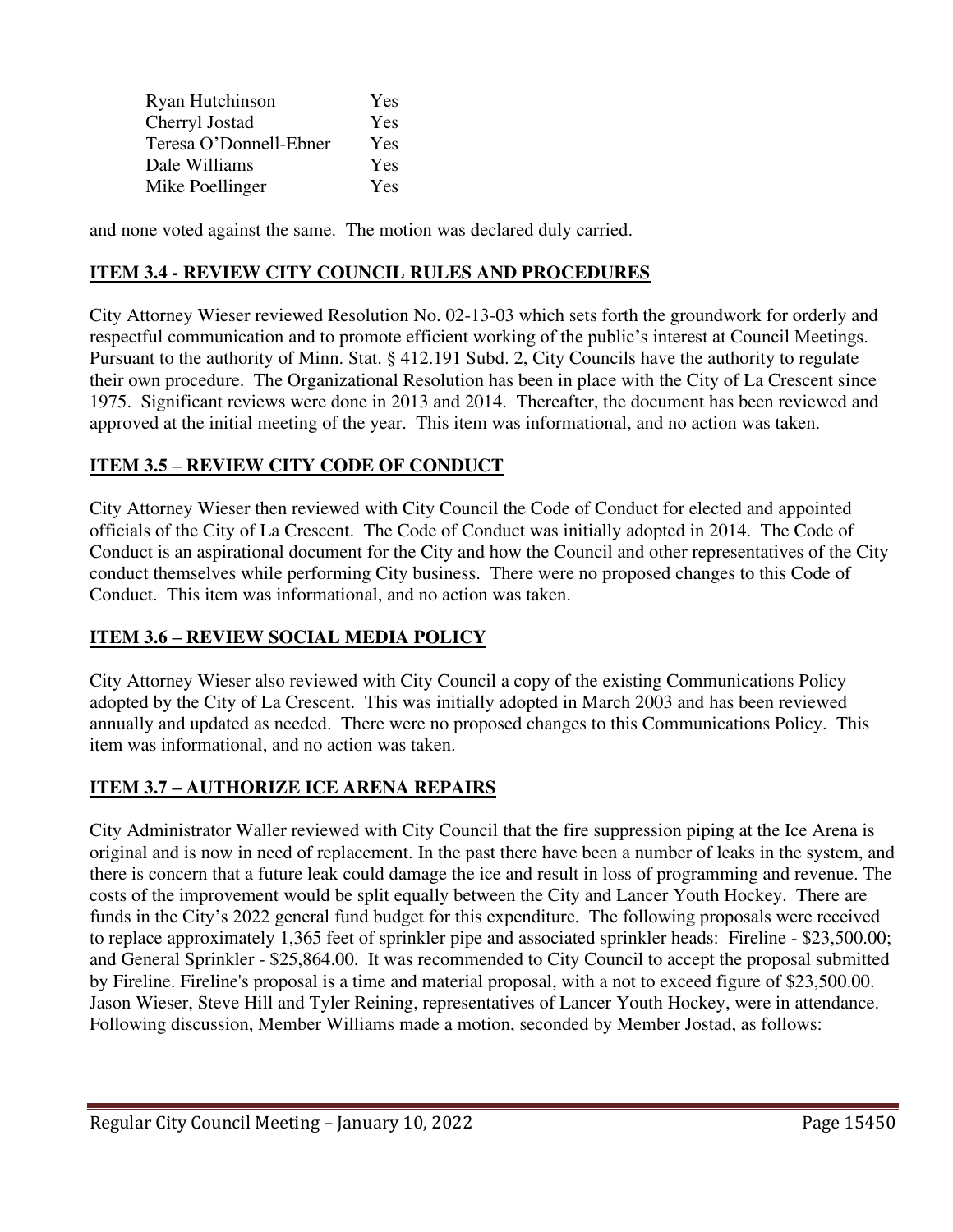### **MOTION TO ACCEPT THE PROPOSAL SUBMITTED BY FIRELINE THAT IS A TIME AND MATERIAL PROPOSAL, WITH A NOT TO EXCEED FIGURE OF \$23,500.00, TO REPLACE APPROXIMATELY 1,365 FEET OF SPRINKLER PIPE AND ASSOCIATED SPRINKLER HEADS AT THE CITY ICE ARENA.**

Upon a roll call vote taken and tallied by the City Administrator, all Members voted in favor thereof, viz;

| Ryan Hutchinson        | Yes |
|------------------------|-----|
| Cherryl Jostad         | Yes |
| Teresa O'Donnell-Ebner | Yes |
| Dale Williams          | Yes |
| Mike Poellinger        | Yes |

and none voted against the same. The motion was declared duly carried.

## **ITEM 3.8 – PLANNING COMMISSION MINUTES – JANUARY 4, 2022**

City Council reviewed a Memo from Jason Ludwigson, Sustainability Coordinator, and the Minutes from the January 4, 2022 Planning Commission Meeting. At their meeting, the Planning Commission approved the variance application for 215 South Chestnut Street. The Planning Commission also discussed text amendment changes for CD-I primary building materials and the grading plans at the new elementary school. This item was informational, and no action was taken.

## **ITEM 3.9 – NO PARKING ORDINANCES**

City Attorney Wieser reviewed with City Council two no-parking ordinances that have been discussed in the past. It was recommended to City Council to adopt each of the ordinances, along with a separate motion approving a summary publication for each of the ordinances.

Following discussion, Member Williams introduced the following Ordinance regarding no parking on S 2<sup>nd</sup> Street and moved its passage and adoption:

## **ORDINANCE NO. 555**

## **AN ORDINANCE OF THE CITY OF LA CRESCENT REGULATING PARKING ON S 2<sup>ND</sup> STREET**

The City Council of the City of La Crescent, Houston County, Minnesota, hereby ordains:

SECTION I. There shall be no parking on the south side of the street in the 700 block of South 2<sup>nd</sup> Street beginning at a point with approximate GPS coordinates Lat. 43.827144 / Long. -91.313064 extending approximately 210' to the west on the south side of South 2<sup>nd</sup> Street; as shown on the attached Map.

 SECTION II. Any person, firm or corporation that violates this Ordinance shall upon conviction be guilty of a petty misdemeanor. The penalty which may be imposed under this Section shall be a \$300.00 fine.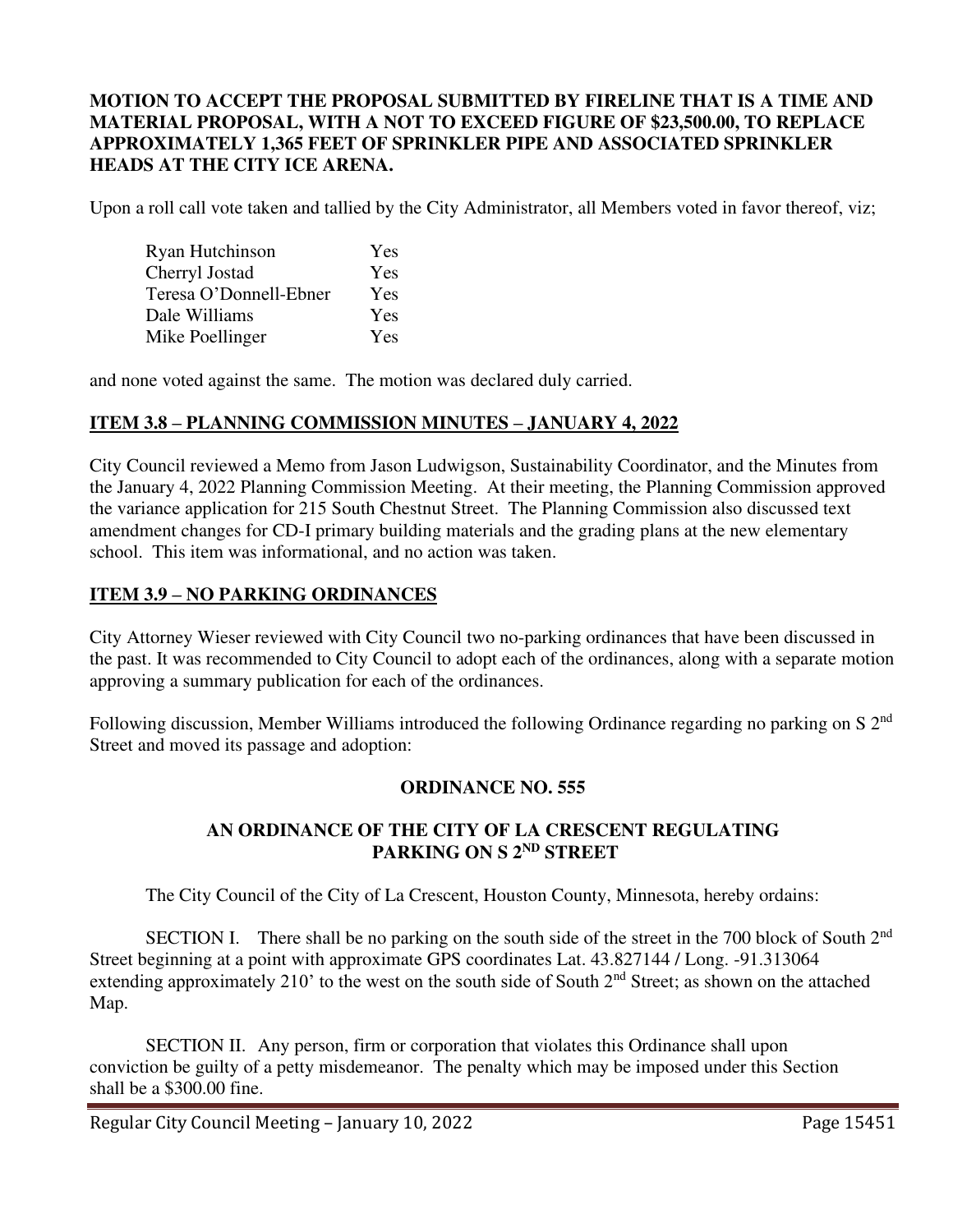SECTION III. These provisions shall become effective from and after due passage and enactment and publication, according to law.

PASSED AND ENACTED this 10<sup>th</sup> day of January, 2022.

ATTEST:

 $\overline{\phantom{a}}$  , which is a set of the set of the set of the set of the set of the set of the set of the set of the set of the set of the set of the set of the set of the set of the set of the set of the set of the set of th Mayor

City Administrator

The foregoing motion was duly seconded by Member Hutchinson and upon a roll call vote taken and tallied by the City Administrator, all Members present voted in favor thereof, viz;

| Ryan Hutchinson        | Yes |
|------------------------|-----|
| Cherryl Jostad         | Yes |
| Teresa O'Donnell-Ebner | Yes |
| Dale Williams          | Yes |
| Mike Poellinger        | Yes |

\_\_\_\_\_\_\_\_\_\_\_\_\_\_\_\_\_\_\_\_\_\_\_\_\_\_\_\_\_\_\_\_\_

and none voted against the same. The ordinance was declared duly passed and adopted.

City Attorney Wieser then reviewed with Council the Summary Ordinance for publication. The Council made the following findings of facts: that publication of the summary informs the public of the intent and effect of the Ordinance.

Member O'Donnell-Ebner then made a motion, seconded by Member Hutchinson as follows:

## **MOTION THAT A PRÉCIS FORMAT OF SAID ORDINANCE NO. 555 BE PUBLISHED IN THE OFFICIAL NEWSPAPER OF THE CITY AND WITH "OFFICIAL COPY" SO MARKED BE KEPT ON FILE IN THE OFFICE OF THE CITY ADMINISTRATOR**

Upon a roll call vote taken and tallied by the City Administrator, all Members present voted in favor thereof, viz;

| Ryan Hutchinson        | Yes        |
|------------------------|------------|
| Cherryl Jostad         | Yes        |
| Teresa O'Donnell-Ebner | Yes        |
| Dale Williams          | <b>Yes</b> |
| Mike Poellinger        | Yes        |

and none voted against the same. The motion was declared duly carried.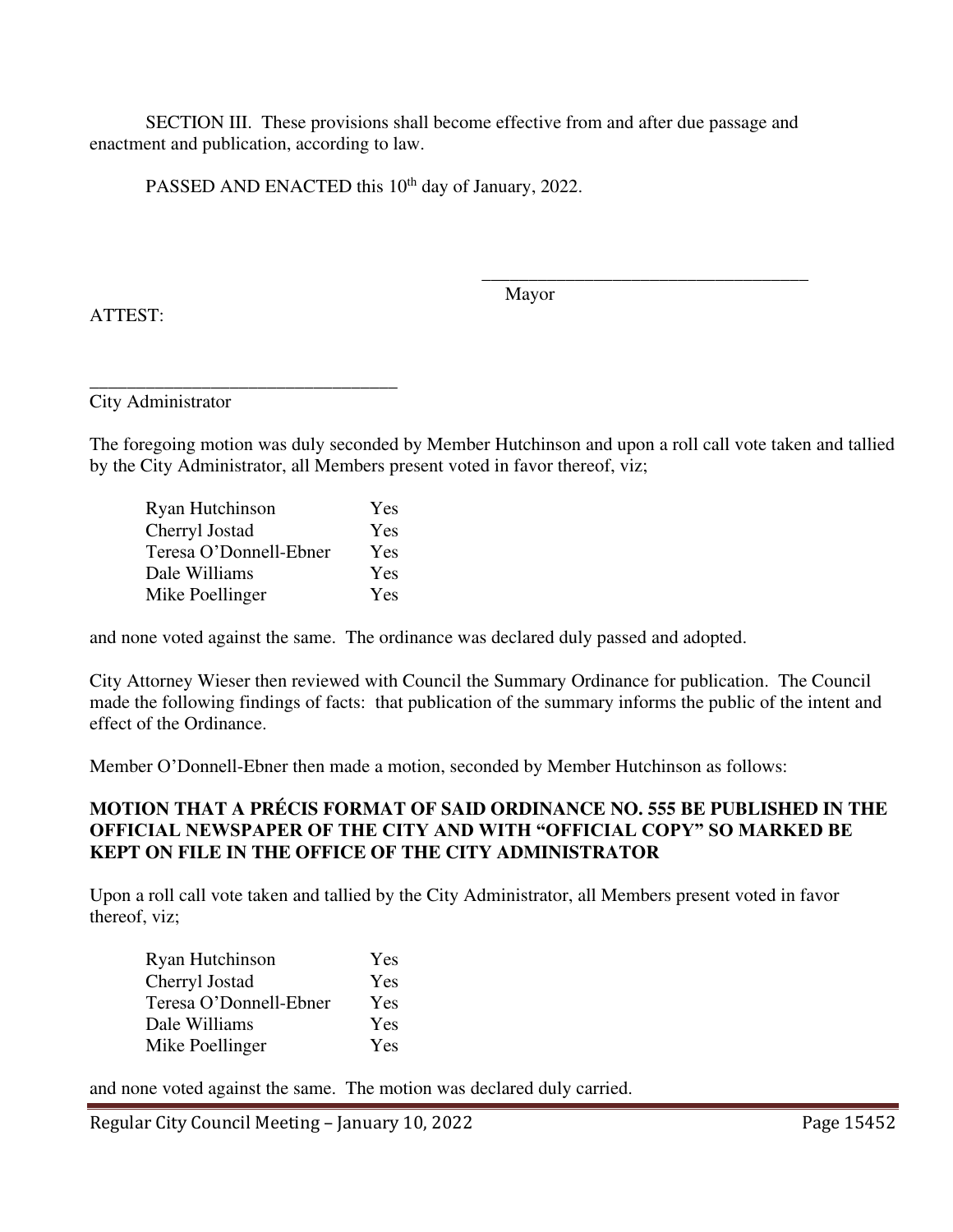Following discussion, Member Jostad introduced the following Ordinance regarding no parking on S 9<sup>th</sup> Street and moved its passage and adoption:

## **ORDINANCE NO. 556**

## **AN ORDINANCE OF THE CITY OF LA CRESCENT REGULATING PARKING ON S 9TH STREET**

The City Council of the City of La Crescent, Houston County, Minnesota, hereby ordains:

SECTION I. There shall be no parking from the west side of the driveway entrance at 530 South 9<sup>th</sup> Street to the driveway entrance at the 819 Spruce Drive which is approximately 40' in length with approximate GPS coordinates Lat. 43.820 / Long. -91.309 to Lat. 43.820 / Long. -91.3101; as shown on the attached Map.

 SECTION II. Any person, firm or corporation that violates this Ordinance shall upon conviction be guilty of a petty misdemeanor. The penalty which may be imposed under this Section shall be a \$300.00 fine.

 SECTION III. These provisions shall become effective from and after due passage and enactment and publication, according to law.

PASSED AND ENACTED this 10<sup>th</sup> day of January, 2022.

 $\overline{\phantom{a}}$  , which is a set of the set of the set of the set of the set of the set of the set of the set of the set of the set of the set of the set of the set of the set of the set of the set of the set of the set of th Mayor

ATTEST:

City Administrator

The foregoing motion was duly seconded by Member O'Donnell-Ebner and upon a roll call vote taken and tallied by the City Administrator, all Members present voted in favor thereof, viz;

| Ryan Hutchinson        | Yes        |
|------------------------|------------|
| Cherryl Jostad         | Yes        |
| Teresa O'Donnell-Ebner | Yes        |
| Dale Williams          | <b>Yes</b> |
| Mike Poellinger        | Yes        |

\_\_\_\_\_\_\_\_\_\_\_\_\_\_\_\_\_\_\_\_\_\_\_\_\_\_\_\_\_\_\_\_\_

and none voted against the same. The ordinance was declared duly passed and adopted.

Regular City Council Meeting – January 10, 2022 Page 15453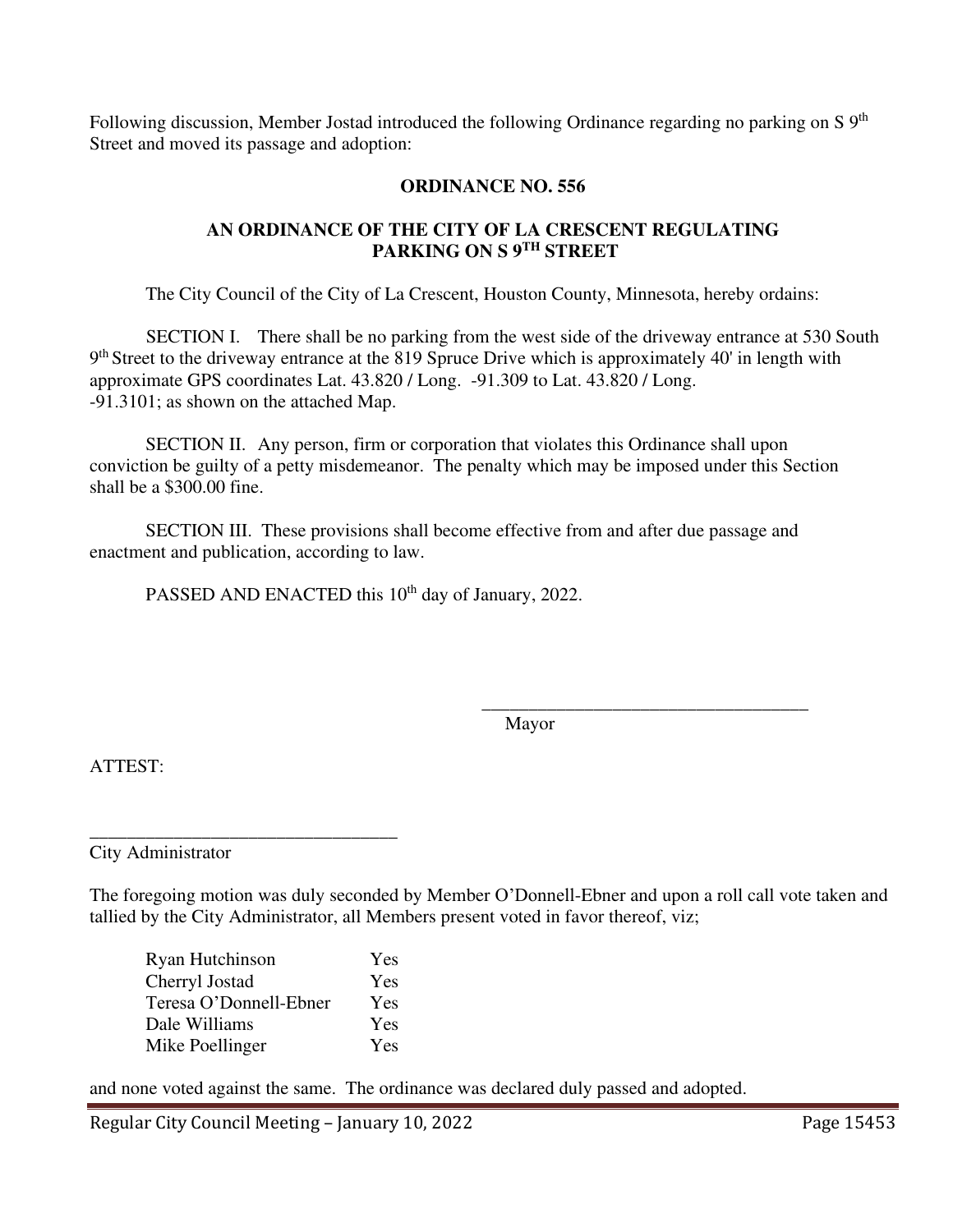City Attorney Wieser then reviewed with Council the Summary Ordinance for publication. The Council made the following findings of facts: that publication of the summary informs the public of the intent and effect of the Ordinance.

Member Hutchinson then made a motion, seconded by Member O'Donnell-Ebner as follows:

### **MOTION THAT A PRÉCIS FORMAT OF SAID ORDINANCE NO. 556 BE PUBLISHED IN THE OFFICIAL NEWSPAPER OF THE CITY AND WITH "OFFICIAL COPY" SO MARKED BE KEPT ON FILE IN THE OFFICE OF THE CITY ADMINISTRATOR**

Upon a roll call vote taken and tallied by the City Administrator, all Members present voted in favor thereof, viz;

| Ryan Hutchinson        | Yes        |
|------------------------|------------|
| Cherryl Jostad         | Yes        |
| Teresa O'Donnell-Ebner | Yes        |
| Dale Williams          | <b>Yes</b> |
| Mike Poellinger        | Yes        |

and none voted against the same. The motion was declared duly carried.

### **ITEM 3.10 – 2022 LICENSE RENEWALS**

City Council reviewed a list of additional 2022 license renewal applications that were received following the last City Council meeting. The applications appear to be in order, and it was recommended to City Council to approve the license renewal applications. Following discussion, Member Jostad made a motion, seconded by Member Hutchinson, as follows:

## **MOTION TO APPROVE THE PRESENTED LIST OF LICENSE RENEWALS FOR 2022 FOR THE FOLLOWING:**

## **GAS INSTALLERS – PAUL'S HEATING & AIR CONDITIONING**

#### **CIGARETTES – PUMP 4 LESS/SOUTHSIDE CORNER**

## **LIQUOR OFF-SALE – PUMP 4 LESS/SOUTHSIDE CORNER**

Upon a roll call vote taken and tallied by the City Administrator, the following Members voted in favor thereof, viz;

| Ryan Hutchinson        | Yes        |
|------------------------|------------|
| Cherryl Jostad         | Yes        |
| Teresa O'Donnell-Ebner | Yes        |
| Dale Williams          | Yes        |
| Mike Poellinger        | <b>Yes</b> |
|                        |            |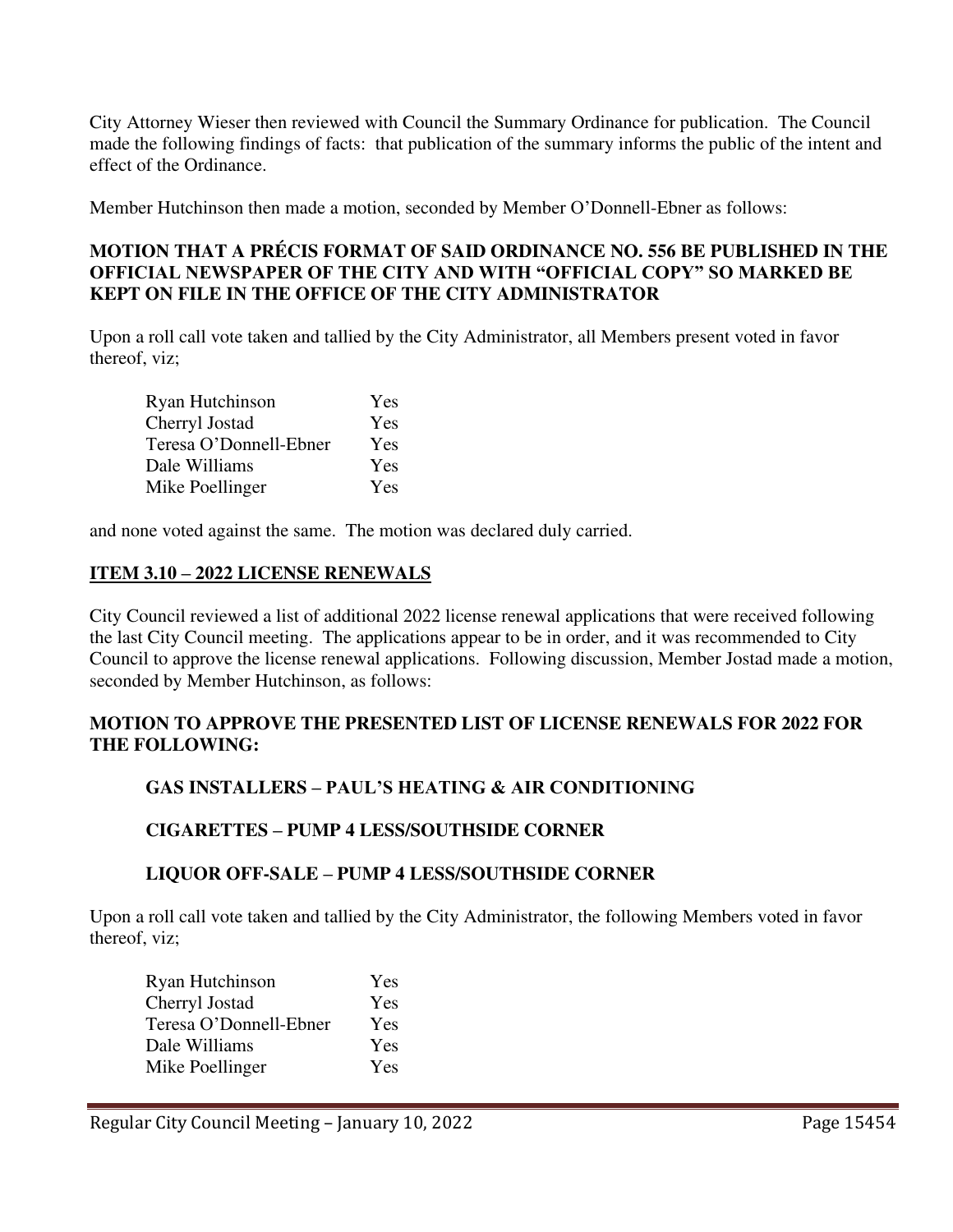and none voted against the same. The motion was declared duly carried.

## **ITEM 3.11 – DONATION RESOLUTION**

City Council reviewed a Resolution regarding the acceptance of donations to the City for the months of December, 2021, and January, 2022. Following discussion, Member Hutchinson introduced the following resolution and moved its passage and adoption:

## **RESOLUTION NO. 01-22-03**

## **RESOLUTION ACCEPTING DONATIONS MADE TO THE CITY OF LA CRESCENT IN DECEMBER, 2021 AND JANUARY, 2022**

WHEREAS, the City of La Crescent ("La Crescent") is required by Minn. Stat. § 465.03 to accept donations by Resolution;

WHEREAS, the following donations were made to La Crescent in the month of December, 2021:

- 1. Gregory Husmann wishes to donate \$375.00 to Wieser Memorial Park Improvement Project to be used for the specific purpose of improvements to the park shelter and bathroom facilities.
- 2. Gregory and Faith Husmann wish to donate \$200.00 in memory of Karen Wieser to Wieser Memorial Park Improvement Project to be used for the specific purpose of improvements to the park shelter and bathroom facilities.
- 3. Michael and Diane Cunningham wish to donate \$100.00 to the La Crescent Fire Department for departmental purposes.

WHEREAS, the following donations were made to La Crescent in the month of January, 2022:

- 1. That an anonymous donor would like to donate \$15,000.00 to Wieser Memorial Park Improvement Project to be used for the specific purpose of improvements to the park shelter and bathroom facilities.
- 2. That an anonymous donor would like to donate \$5,000.00 to Wieser Memorial Park Improvement Project to be used for the specific purpose of improvements to the park shelter and bathroom facilities.

WHEREAS, La Crescent agrees to accept the donations for Wieser Memorial Park subject to the conditions identified above.

NOW, THEREFORE, BE IT RESOLVED that the City Council of the City of La Crescent hereby accepts the donations stated above for the La Crescent Fire Department and for Wieser Memorial Park subject to the conditions identified above.

ADOPTED this 10<sup>th</sup> day of January, 2022.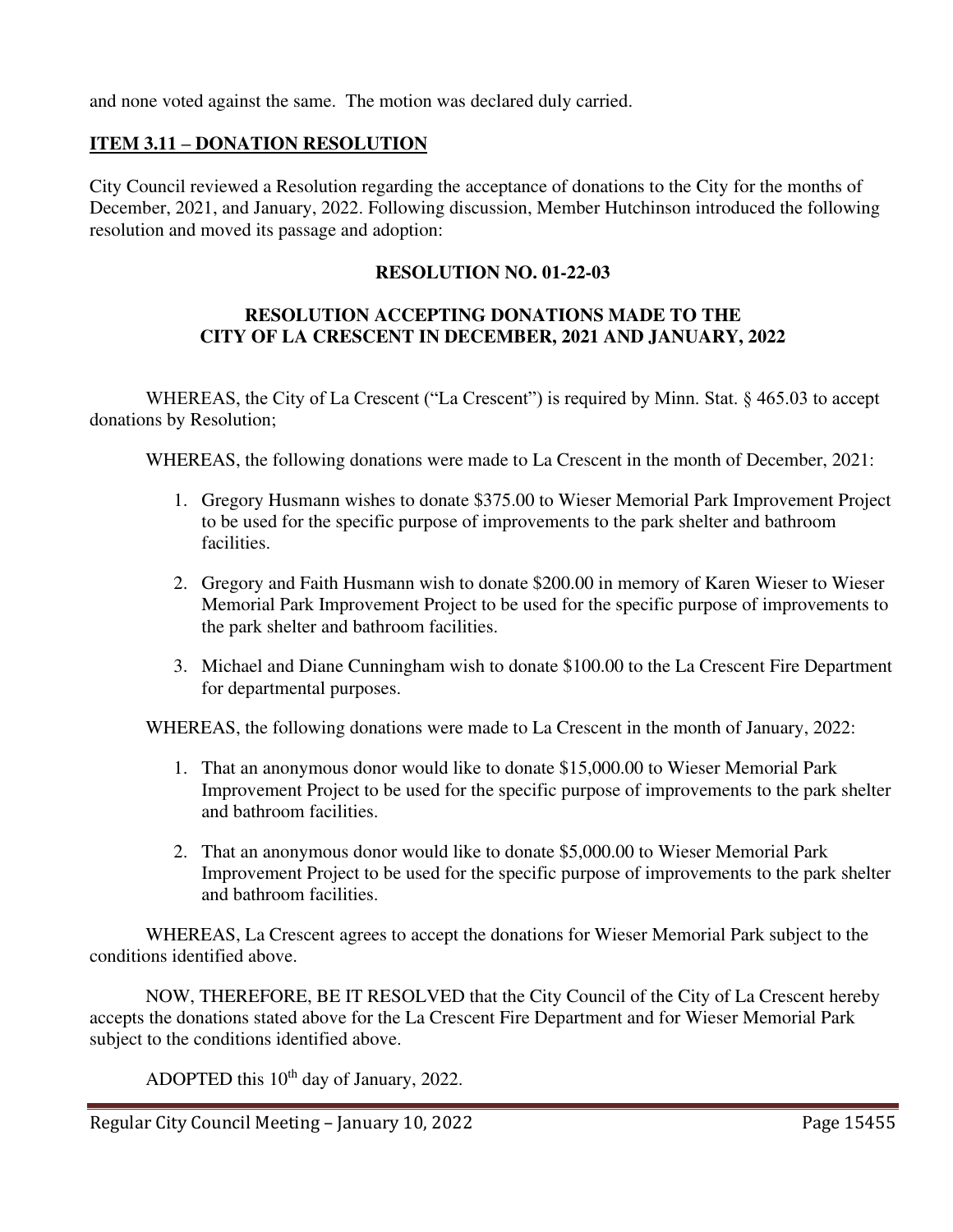SIGNED:

Mayor

 $\overline{\phantom{a}}$  , and the contract of the contract of the contract of the contract of the contract of the contract of the contract of the contract of the contract of the contract of the contract of the contract of the contrac

ATTEST:

\_\_\_\_\_\_\_\_\_\_\_\_\_\_\_\_\_\_\_\_\_\_\_\_\_\_\_\_\_ City Administrator

The foregoing motion was duly seconded by Member Williams and upon a roll call vote taken and tallied by the City Administrator, all Members present voted in favor thereof, viz;

| Ryan Hutchinson        | Yes |
|------------------------|-----|
| Cherryl Jostad         | Yes |
| Teresa O'Donnell-Ebner | Yes |
| Dale Williams          | Yes |
| Mike Poellinger        | Yes |

and none voted against the same. The motion was declared duly carried and the resolution duly passed and adopted.

# **ITEM 3.12 – CAPITAL EXPENDITURE RESOLUTION**

City Administrator Waller reviewed with City Council a resolution approving the purchase of a new bus for use in the City's transit system. City Council also reviewed a memo that was presented to the City Council in August of 2021 regarding the purchase of the vehicle. It was recommended to City Council to adopt the resolution approving the purchase of a new transit bus. Following discussion, Member O'Donnell-Ebner introduced the following resolution and moved its passage and adoption:

# **RESOLUTION NO. 01-22-04**

# **RESOLUTION APPROVING PURCHASE OF NEW TRANSIT BUS**

WHEREAS, the City of La Crosse MTU operates a transit system; and

 WHEREAS, the City of La Crescent desires to purchase, through the State of Minnesota Cooperative Procurement Process, a vehicle to be used in the transit system; and

 WHEREAS, the vehicle cost is allocated 10% local share and 43% State and 47% Federal share of the "contract amount"; and

 WHEREAS, the City of La Crosse MTU staff has reviewed the vehicle options offered by approved multiple contracting vendors; and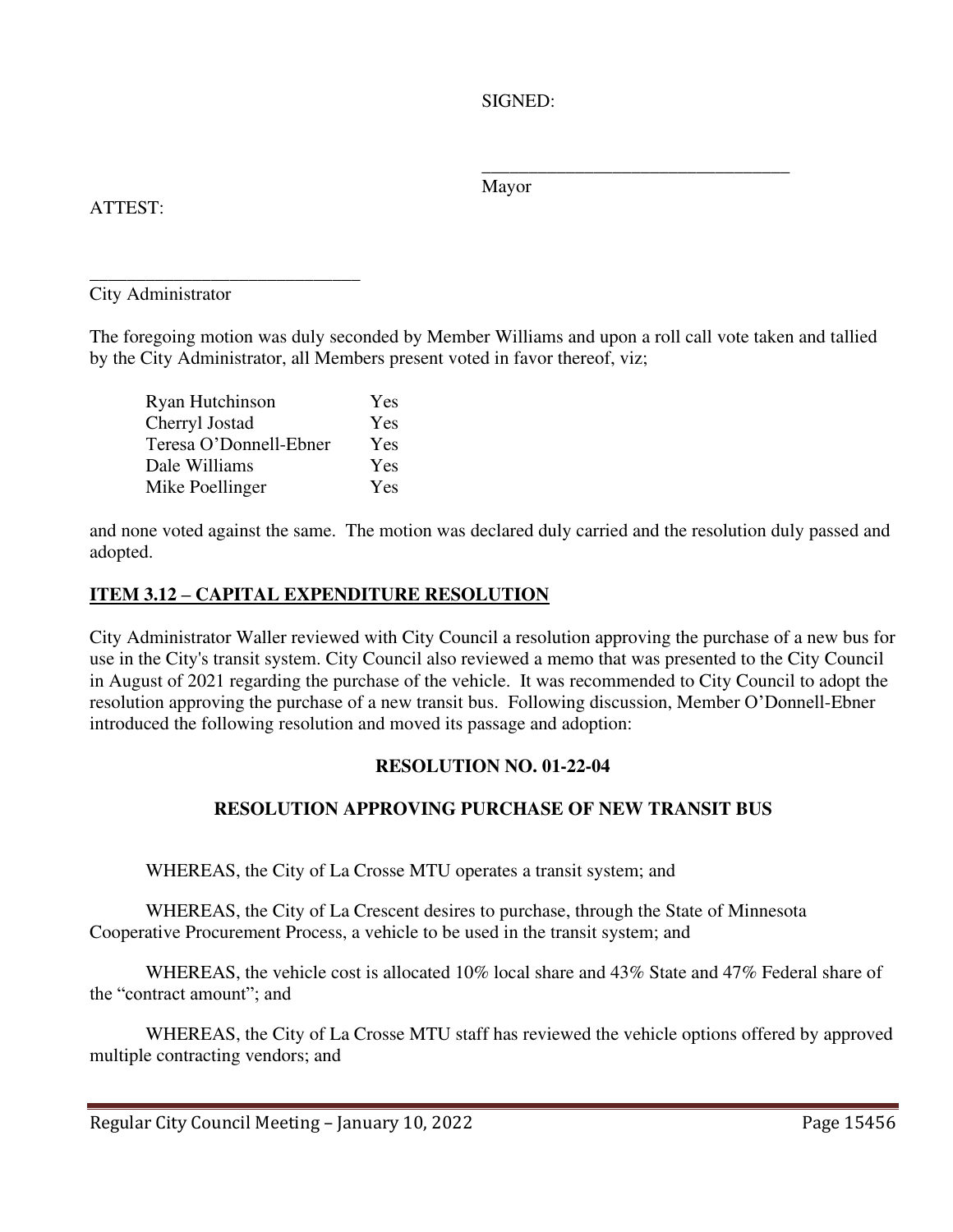WHEREAS, the staff recommends purchasing a vehicle from North Central Bus & Equipment for the reason of cost and vehicle consistency with current fleet vehicle; and

 NOW, THEREFORE, BE IT RESOLVED that the City of La Crescent, Minnesota hereby authorizes the purchase of one new transit bus from North Central Bus & Equipment in the approximate amount of \$138,613.00.

ADOPTED this 10<sup>th</sup> day of January, 2022.

SIGNED:

Mayor

 $\frac{1}{\sqrt{2\pi}}$  , which is a set of the set of the set of the set of the set of the set of the set of the set of the set of the set of the set of the set of the set of the set of the set of the set of the set of the set of

ATTEST:

\_\_\_\_\_\_\_\_\_\_\_\_\_\_\_\_\_\_\_\_\_\_\_\_\_\_\_\_\_ City Administrator

The foregoing motion was duly seconded by Member Hutchinson and upon a roll call vote taken and tallied by the City Administrator, all Members present voted in favor thereof, viz;

| Ryan Hutchinson        | Yes |
|------------------------|-----|
| Cherryl Jostad         | Yes |
| Teresa O'Donnell-Ebner | Yes |
| Dale Williams          | Yes |
| Mike Poellinger        | Yes |

and none voted against the same. The motion was declared duly carried and the resolution duly passed and adopted.

# **ITEM 7.1 – CORRESPONDENCE – SOLAR-READY HOME CERTIFICATION PROGRAM**

City Council reviewed a publication from Chris Meyer dated December, 2021 regarding La Crescent becoming the first SolSmart certified community in the country, and the first GreenStep City in the state to adopt a residential solar ready home certification. No action taken.

# **ITEM 7.2 – CORRESPONDENCE – XCEL ENERGY RATE INCREASE**

City Council reviewed a Notice regarding Xcel Energy's Request to Increase Rates for Electric Service. No action taken.

# **ITEM 8 – CHAMBER OF COMMERCE**

The La Crescent Chamber of Commerce updated City Council on the Chamber annual meeting.